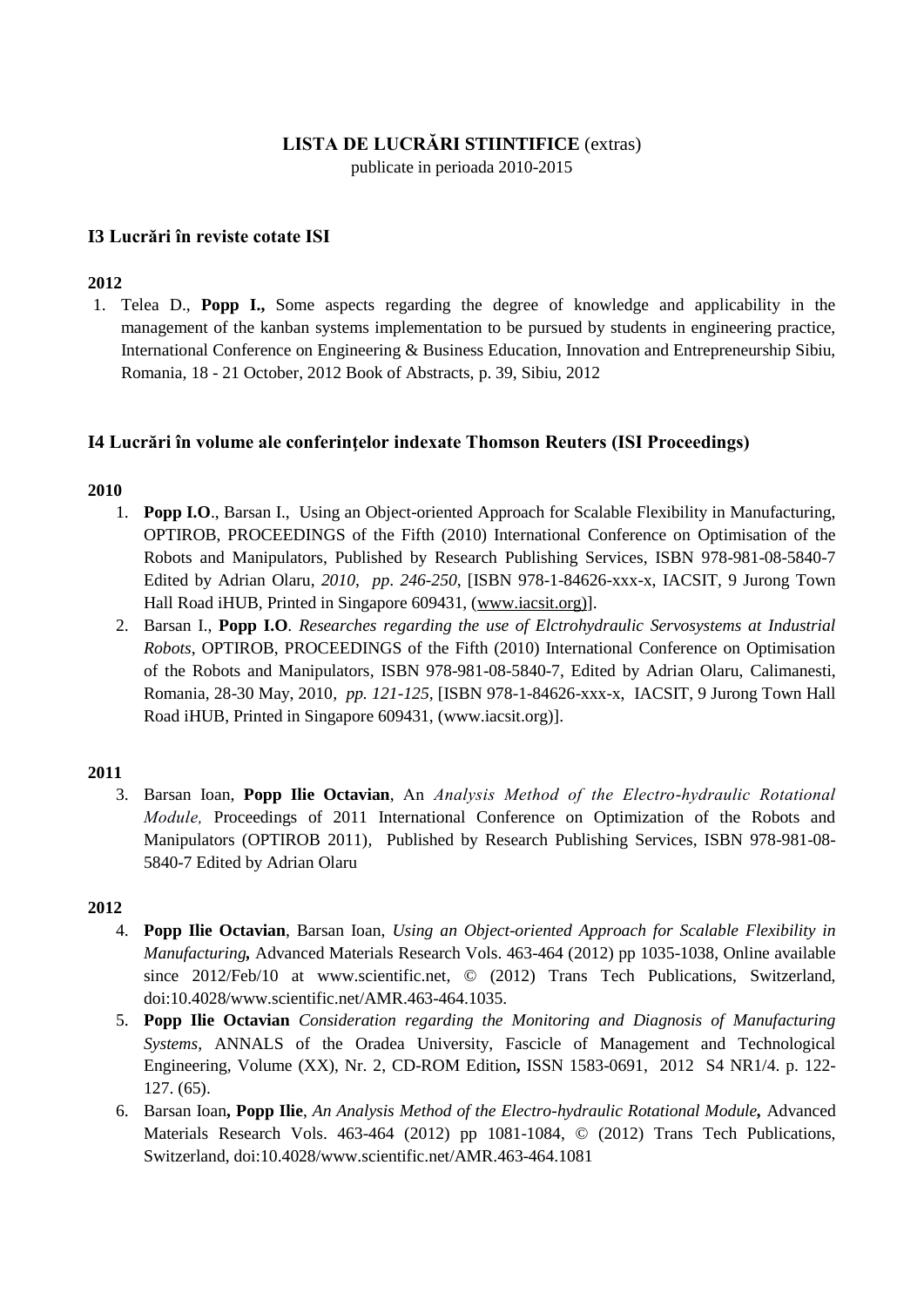7. Barsan Ioan, **Popp Ilie**, *Researches regarding the use of Elctrohydraulic Servosystems at Industrial Robots*, Advanced Materials Research Vols. 463-464 (2012) pp 1295-1298, © (2012) Trans Tech Publications, Switzerland, doi:10.4028/www.scientific.net/AMR.463-464.1295.

## **2014**

- 8. **POPP Ilie Octavian,** TELEA Dorin, *Consideration Regarding the Configuration of the Resources and Modeling the Manufacturing Work cell,* ICAMaT 2014 - 7th International Conference on Advanced Manufacturing Technologies, 23-24 October 2014, University POLITEHNICA of Bucharest, published in the Applied Mechanics and Materials ISSN: 1662-7482**,** volume available in full text online at [www.scientific.net,](http://www.scientific.net/) Trans Tech Publications, Switzerland, doi:10.4028.
- 9. TELEA Dorin, **POPP Ilie Octavian,** *Elements Design of the Equipment for the Closing of Shock Absorbers Through the Rolling Method,* ICAMaT 2014 - 7th International Conference on Advanced Manufacturing Technologies, 23-24 October 2014, University POLITEHNICA of Bucharest, published in the Applied Mechanics and Materials**,** volume available in full text online at [www.scientific.net,](http://www.scientific.net/) Trans Tech Publications, Switzerland, doi:10.4028.
- 10. BARBU Stefan, TELEA Dorin, **POPP Ilie Octavian**, *Study on Improving the Functional Performance of Linear Motion Systems,* ICAMaT 2014 - 7th International Conference on Advanced Manufacturing Technologies, 23-24 October 2014, University POLITEHNICA of Bucharest, published in the Applied Mechanics and Materials**,** volume available in full text online at [www.scientific.net,](http://www.scientific.net/) Trans Tech Publications, Switzerland, doi:10.4028.

# **I5 Lucrări în reviste indexate BDI** (Engineering Village, Scopus, etc.)

#### **2010**

- 1. **Popp I.O.,** Some Considerations Regarding the Partnership in Maintenance, ANNALS of the ORADEA UNIVERSITY. Fascicle of Management and Technological Engineering, Volume IX (XIX), Nr. 1, S4 CD-ROM Edition, ISSN 1583-0691, CNCSIS "Clasa B+" (ISBN 978-606-10-0128- 6), 2010 pp. 4.223-226**. (**[www.imtuoradea.ro](http://www.imtuoradea.ro/)**)**
- 2. **Popp I. O**., Considerations regarding Workcell Supervisory Control for Flexible Manufacturing Systems, ACADEMIC JOURNAL OF MANUFACTURING ENGINEERING, VOL. 8, ISSUE 2/2010, pp.69-74, Editura Politehnica, Timisoara
- 3. Telea D., Barbu St., **Popp I.O**., Automatised Line with Charging/Evacuating Transfer System of the Workingpost used for the Assembly/Test Disc Type Parts, ACADEMIC JOURNAL OF MANUFACTURING ENGINEERING, VOL. 8, ISSUE 2/2010, pp.81-86, Editura Politehnica, Timisoara, [\(www.eng.upt.ro/auif\)](http://www.eng.upt.ro/auif).
- 4. Barsan I., **Popp I.O**., Researches regarding the Operating Robots in Flexible Manufacturing Cells, ROBOTICA & MANAGEMENT*,* International Journal Vol. 15 No. 1, pp. 13-16, ISSN 1453-2069, 2010, Edited by Robotics Society of Romania, "Eftimie Murgu" University of Resita, "Politehnica" University of Timisoara
- 5. Telea D., **Popp I.O**., Barbu St., Automatic Line whit Transfer System used for Assembly/Testing of Disc Type Parts in Automotive Industry, ROBOTICA & MANAGEMENT International Journal Vol. 15 No. 1, pp 7-12, ISSN 1453-2069, 2010, Edited by Robotics Society of Romania, "Eftimie Murgu" University of Resita, "Politehnica" University of Timisoara.

#### **2011**

6. **Popp Ilie Octavian**, Barsan Ioan, S*ome Consideration Regarding the Architecture Model Conception for the Manufacturing Workcell,* ROBOTICA & MANAGEMENT*,* International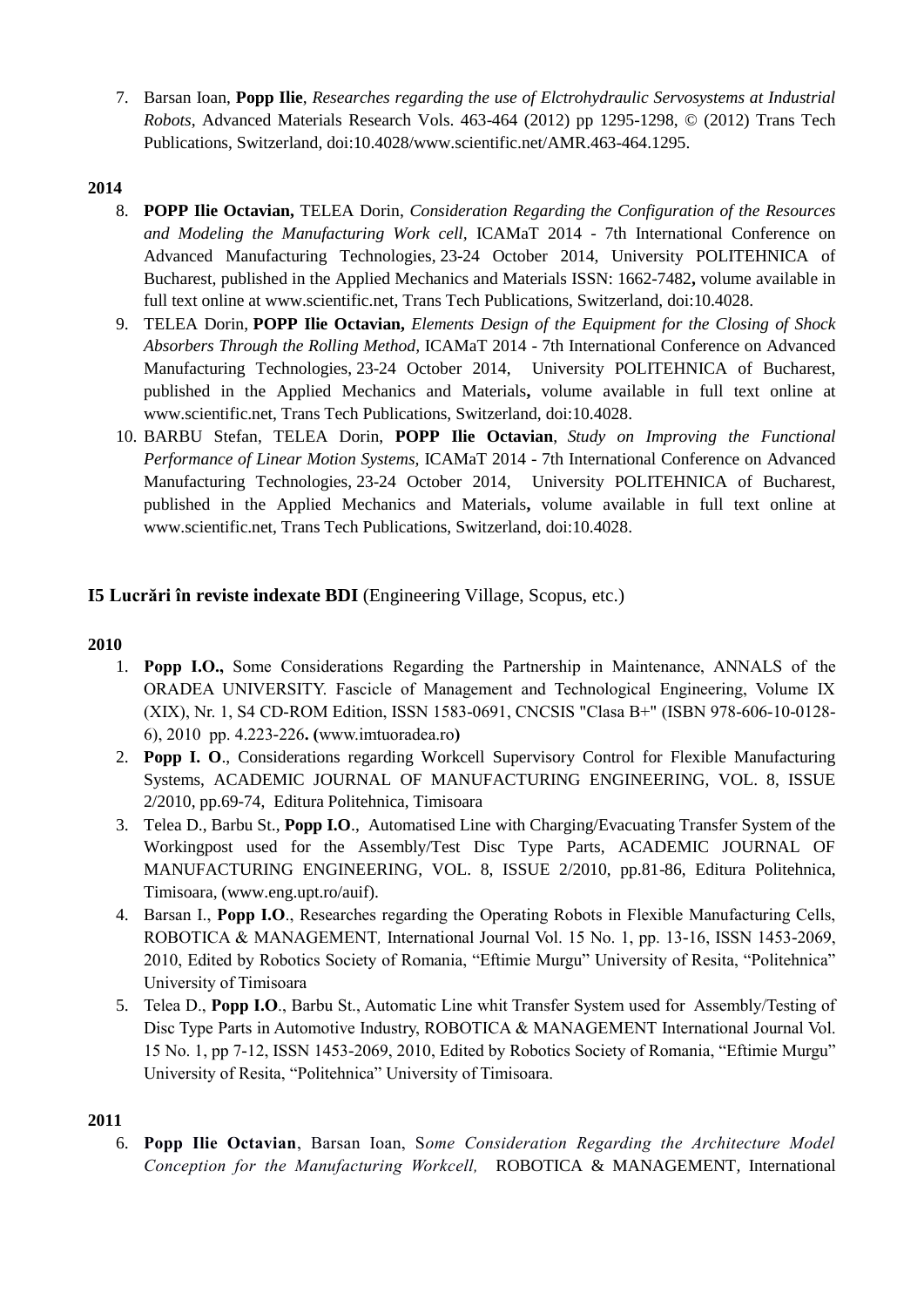Journal Vol. 16 No. 1, pp. 33-36, ISSN 1453-2069, 2011, Edited by Robotics Society of Romania, "Eftimie Murgu" University of Resita, "Politehnica" University of Timisoara

- 7. Barsan Ioan, **Popp Ilie Octavian**, *Pescreenig and Evaluation of a Flexible Manufacturing System*, ANNALS of the Oradea University, Fascicle of Management and Technological Engineering, Volume X (XX), Nr. 2, CD-ROM Edition**,** ISSN 1583-0691, 2011, S5 pp. 1-6
- 8. Barsan Ioan, **Popp Ilie Octavian**, *Using the Electro-hydraulic Servo-system of Swinging in the MA 210 Robot's Strucure,* Academic Journal of Manufacturing Engineering, Volume 9, ISSUE 2/2011, pp. 6-11, Editura Politehnica, Timisoara, 2011
- 9. Barsan Ioan, **Popp Ilie Octavian***, Researches Regarding the Use of Elctrohydraulic Servosystems at Industrial Robots,* **,** ROBOTICA & MANAGEMENT*,* International Journal Vol. 16 No. 1, pp. 3-7, ISSN 1453-2069, 2011, Edited by Robotics Society of Romania, "Eftimie Murgu" University of Resita, "Politehnica" University of Timisoara

#### **2012**

- 10. Telea Dorin, **Popp Ilie,** *Aspects regarding the Advantages of Implementation of the Pull Kanban System on a Shock Absorbers Assembly Line,* ANNALS of the Oradea University, Fascicle of Management and Technological Engineering, Volume (XX), Nr. 2, CD-ROM Edition, ISSN 1583- 0691**,** S4 NR2/4. p. 144-149. 2012.
- 11. Telea Dorin, **Popp Ilie,** *The steps used at Pull Kanban System implementation on a Shock Absorbers Assembly Line to Bilstein SA Sibiu,* ANNALS of the Oradea University, Fascicle of Management and Technological Engineering, Volume (XX), Nr. 2, CD-ROM Edition, ISSN 1583-0691, S4 NR1/4. p.149-152, 2012.

#### **2014**

12. **Ilie POPP**, Dorin TELEA, *Some Aspects of Development and Programming a Wheels Mobile Robot Using the ARDUINO Development Board,* ANNALS of the Oradea University, Fascicle of Management and Technological Engineering, Volume XXIII, Issue 1, ISSN 1583-0691, 2014, Section *Mechatronics* pp. 315-318, International Conference IMT Oradea 2014, 29<sup>th</sup>- 31<sup>st</sup> of May, Baile Felix, România

#### **2015**

13. **Popp Ilie Octavian**, *Consideration the Work Cell Conceptual Model for increasing the Flexibility of Manufacturing (ID: 2014-162)*, International Journal of Systems Applications, Engineering & Development, Volume 9, 2015**,** Pages**:** 68-76, ISSN: 2074-1308**,** (SCOPUS/EI Compendex Journals of NAUN.org), [http://www.naun.org](http://www.naun.org/) /cms.action?id=10211.

# **I25 Lucrări în volumele unor conferinţe international**

#### **2010**

- 1. **Popp I.O**., Barsan I., Consideration regarding the Benefits of Condition Monitoring Techniques for Predictive Maintenance, ICMaS, PROCEEDINGS in MANUFACTURING SYSTEMS, Vol. 5 (2010), ISSN 2067-9238, pp.337-340, University POLITEHNICA of Bucharest, Editura Academiei Romane
- 2. Barsan I., **Popp I.O**., Electro-hydraulic Servo-system Stability Analysis, ICMaS, PROCEEDINGS in MANUFACTURING SYSTEMS, Vol. 5 No.2 (2010), ISSN 2067-9238, pp.101-108, University POLITEHNICA of Bucharest, Editura Academiei Romane.
- 3. **Popp I.O.**, Consideration regarding some Preventive Maintenance Procedures for Hydraulic Systems, Management of Sustainable Development – Journal vol. 2 nr1/2010, pp. 44-47, Lucian Blaga University of Sibiu, 2010.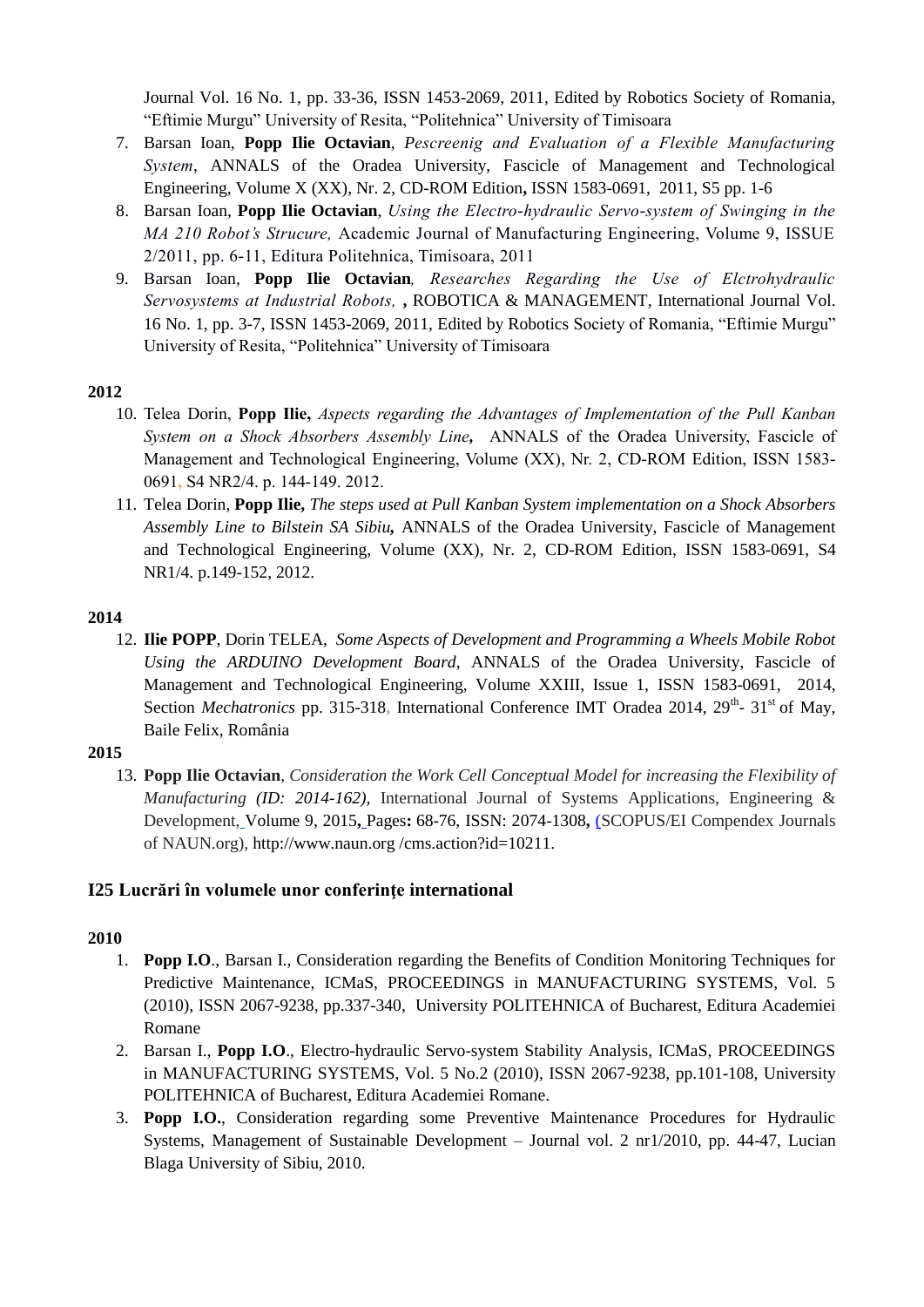#### **2011**

- 4. Barsan Ioan, **Popp Ilie Octavian,** *The Dinamic Behaviour of the Electro-hydraulic Servosystems for Industrial Robots*, PROCEEDINGS of the 5<sup>th</sup> International Conference on Manufacturing Science and Education- MSE 2011- Sibiu, ISSN 1843-2522, vol. 1, pp. 273-276.
- 5. Telea Dorin, **Popp Ilie Octavian**, *Design of Equipment Elements for Closing of Shock absorbers Through the Rolling Method*, PROCEEDINGS of the 5<sup>th</sup> International Conference on Manufacturing Science and Education- MSE 2011- Sibiu, ISSN 1843-2522, vol. 1, pp. 357-360.

## **2012**

- 6. **Popp Ilie Octavian,** *Somes Aspects regarding the Maintenance of Bearings,* 11th International Scientific Conference, NOVI SAD, SERBIA, 2012.
- 7. **Popp Ilie Octavian,** *The Basalt-a Material used in Machine Tools Parts Manufacturing,*  Proceedings of 4<sup>th</sup> International Conference, "Advanced Composite Materials Engineering" COMAT 2012, 18- 20 October 2012, Braşov, Romania *( editura DERC Publishing House USA.).*

# **2013**

- 5. **Popp Ilie Octavian**, *Consideration Regarding the Role of Sensors in Manufacturing Systems,*  PROCEEDINGS of the 6<sup>th</sup> International Conference on Manufacturing Science and Education- MSE 2013- Sibiu, ISSN 1843-2522, 2013.
- 6. **Popp Ilie Octavian,** *Consideration Regarding the Diagnosis and Repair of Bearings,* 6th Symposium Durability and Reliability of Mechanical Systems SYMECH, Tirgu-Jiu, 2013.
- **2015**
	- **7. Popp Ilie Octavian***, Scalable Flexibility of Manufacturing used CORBA* (*ID:72201-220),*  PROCEEDINGS of  $9<sup>th</sup>$  International Conference on Computer Engineering and Applications (CEA '15), Dubai, United Arab Emirates, February 22-24, 2015. http://www.wseas.org.

# **I24 Lucrări** in International Journal on-line (Website)

- 1. **Popp Ilie,** *The Basalt-a Material Used in Machine Tools Parts Manufacturing,* International Journal of Material and Mechanical Engineering (IJMME-Journal Website) *[Science and Engineering](http://www.seipub.org/)  [Publishing Company](http://www.seipub.org/)* http://www.seipub.org ISSN Online: 2164-280X, 2013.
- 2. Dorin Telea, **Ilie Popp**, *Consideration regarding the Implementation of Pull Kanban System on a Plant Manufacturing Line* International Journal of Modern Engineering Research (IJMER Journal Website), Vol. 3, Issue. 1, Jan.-Feb. 2013, [www.ijmer.com,](http://www.ijmer.com/) ISSN: 2249-6645, 2013
- 3. **POPP Ilie Octavian***, Consideration Regarding the Conceptual Model of the Manufacturing Workcell*, Integrated Journal of British *(International Journal on-line*) ISSN: 2349-9419, Issue 4, nov-dec. 2014, UIFactor: 3.3275, Manuscript ID IJBRITISH-180, [www.ijbritish.com.](http://www.ijbritish.com/)

# **A. Teza de doctorat:**

"*Contribuţii la cercetarea comportării bazaltului supus unor solicitări specifice maşinilor unelte*", (*Contributions to research the behavior of basalt subject to specific requests of machine tools)* Teză de doctorat in specializarea *Tehnologia Materialelor*, Universitatea "Lucian Blaga" din Sibiu, 217 pag., conducător ştiinţific: Prof.dr.ing. Valeriu DEAC, 1999.

# **B. Materiale didactice publicate** (extras):

1. Bârsan I., Telea D., Bogdan L, **Popp I.** - Îndrumar de laborator: **ACŢIONĂRI ŞI COMENZI HIDRAULICE - Probleme, Teste, Aplicaţii**, Ed. Universitatii. "L. Blaga", 1997, ISBN 973- 9280-63-3.